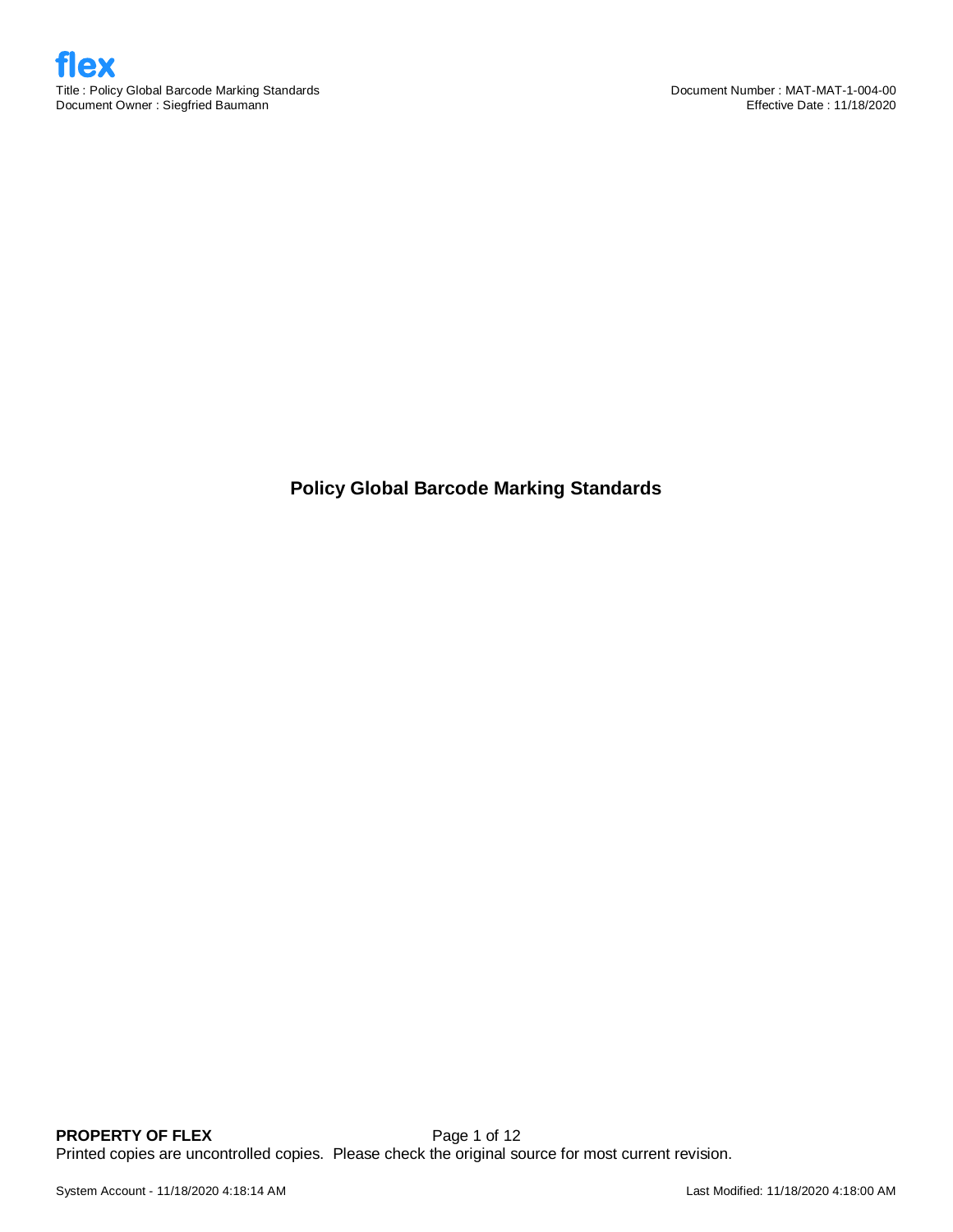# **ABOUT FLEX**

Flex is a leading Electronics Manufacturing Services (EMS) provider focused on delivering complete design, engineering and manufacturing services to automotive, computing, consumer, industrial, infrastructure, medical, clean tech and mobile OEMs. Flex helps customers design, build, ship, and service electronics products through a network of facilities in 30 countries on four continents. This global presence provides design and engineering solutions that are combined with core electronics manufacturing and logistics services, and vertically integrated with components technologies, to optimize customer operations by lowering costs and reducing time to market.

## **1.0 BACKGROUND/INTRODUCTION**

1.1. All manufacturers and suppliers packaging need to have required identification label (bar code and human readable legends.

## **2.0 PURPOSE**

- 2.1. Flex requires the attachment of an identifying label on all different material packages on all shipments received.
- **2.2.** The intent of this standard is to identify packages with a label that meets specific requirements, including presenting the information on the label in both human readable and bar code forms.

## **3.0 SCOPE**

- 3.1. This standard covers both shipments made by the supplier to Flex directly (referred to as MRP in this document) and to shipments by the supplier to a 3PL hub for Flex projects (referred to as SIC in this document) in which they maintain title.
- 3.2. For Flex SMI / BAAN SIC (hubbed) parts and MRP parts, the data fields/content are requirements; however, the supplier may format the label (locations of data fields) based on its internal requirements. Because Flex is not assuming title for the SMI (hubbed) shipments, there are some data fields that can be left blank as the information is not relevant. This is outline below.
- 3.3. The primary intention of this standard is to facilitate automation within receiving and manufacturing operations using bar code technology. The label should be affixed to all material packages, boxes, cartons, pallets, cases, barrels, reels etc.
- 3.4. This Document does not require RoHS compliance for now, however Flex is addressing this in the documentation shown in the reference section above.

## **4.0 DEFINITIONS and ABBREVIATIONS**

- 4.1. Barcode a machine-readable representation of information in a visual format on a surface.
- 4.2. Label a card, strip of paper etc., marked and attached to an object to indicate its name, contents, ownership, designation, etc.
- 4.3. EIA Standards The Electronics Industry Association (EIA) standards
- 4.4. CEA Standards The Consumer Electronics Association (CEA) Standards
- 4.5. Code 128 a very high density alphanumeric bar code. The symbol can be as long as necessary to store the encoded data. It is designed to encode all 128 ASCII characters, and will use the least amount of space for data of 6 characters or more of any 1-D symbology. Each data character is made up of 11 black or white modules. The stop character, however, is made up of 13 modules. Three bars and three spaces are formed out of these 11 modules. Bar and spaces can vary between 1 and 4 modules wide.

## **PROPERTY OF FLEX** Page 2 of 12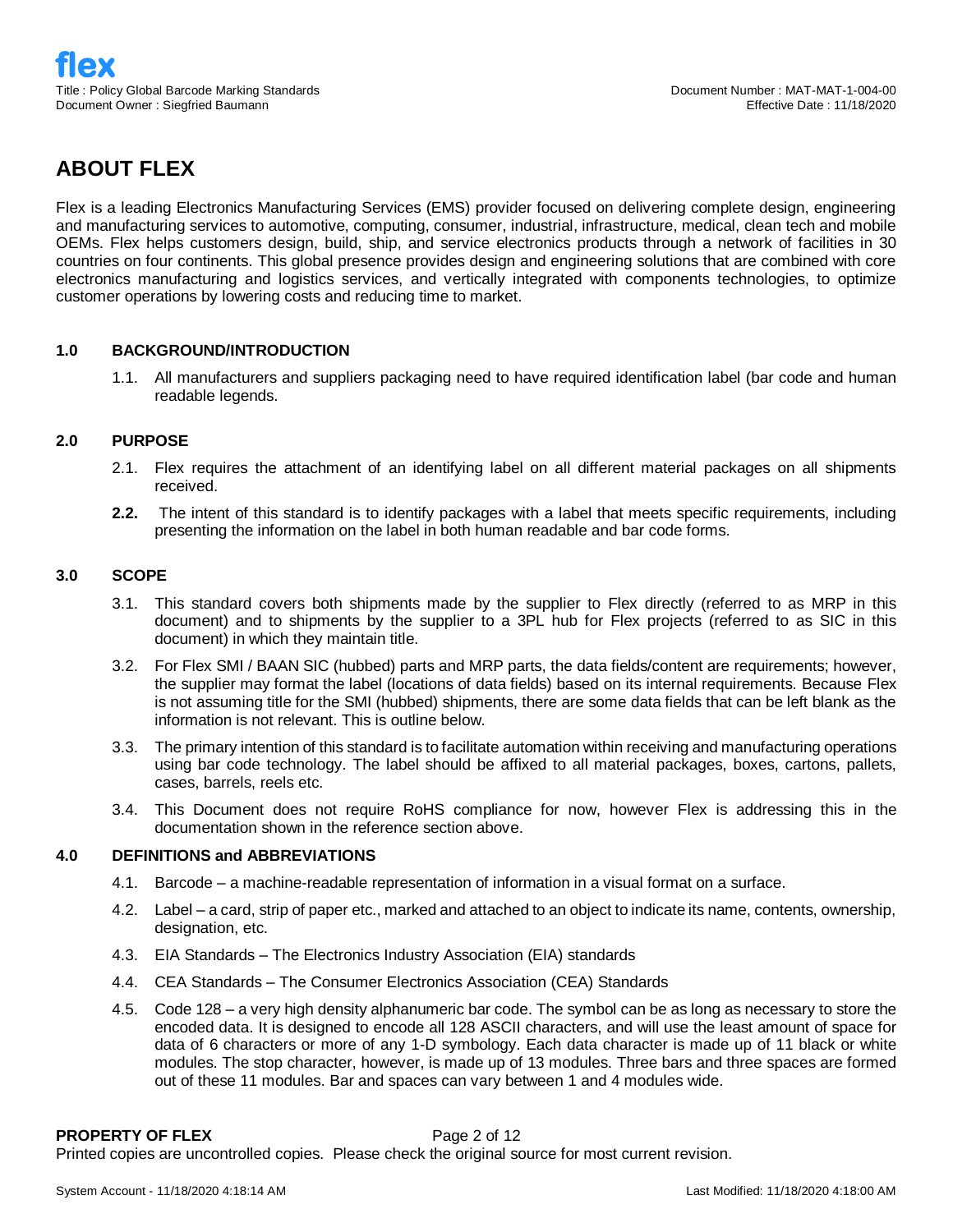

- 4.6. Code 39 an alphanumeric bar code (sometimes called Code 3 from 9 or 3 of 9) designed to encode 26 uppercase letters, 10 digits, and 7 special characters. Each data character is made up of 5 black bars and 4 white spaces for a total of 9 elements. Each bar or space is either "wide" or "narrow" and 3 out of 9 elements are always wide.
- 4.7. ANSI a standard published by American National Standards Institute.
- 4.8. ASCII American Standard Code for Information Interchange is a standard that identifies letters, numbers, and various symbols by code numbers for exchanging data between different computer systems.
- 4.9. Data Identifier a specific character, or string of characters, that defines the intended use of the data element that follows.

## **5.0 REFERENCES**

| <b>Document Title</b>                          | <b>Document</b>      | Document \ Hyperlink                        |
|------------------------------------------------|----------------------|---------------------------------------------|
|                                                | <b>Number</b>        |                                             |
| General Specifications on RoHS Compliance for  | FBP-RHS001           | http://app.flextronics.com/level2declaratio |
| Suppliers.                                     |                      | n/Documentation/FBP-RHS001 revD.pdf         |
| The Electronic Components Industry Association | <b>ECIA</b> Standard | http://www.eciaonline.org/                  |
| copies are available from, EIA Engineering     |                      |                                             |
| Publication Office, 2001 Pennsylvania Ave.,    |                      |                                             |
| N.W. Washington, D.C. 2006.                    |                      |                                             |
| The Consumer Electronics Association copies    | <b>CEA</b> Standards | http://www.ce.org/                          |
| available from, Global Engineering<br>are      |                      |                                             |
| Documents, World Headquarters, 15 Inverness    |                      |                                             |
| Way East, Englewood, CO USA 80112-576.         |                      |                                             |

## **6.0 POLICY STATEMENT**

6.1. All manufacturers and suppliers that provide parts to Flex are required to follow this policy.

## **7.0 PROCESS FLOW CHART**

**7.1. N/A**

## **8.0 PROCEDURE**

- **8.1. Barcode Specification:** Flex requirement is to use Code 128 on all inbound shipments from suppliers. Code 39 shall be used as an option if supplier does not have Code 128 capability.
	- **8.1.1.**Code 128 check digits Provided
	- **8.1.2.**Supports full ASCII 128 character set
	- **8.1.3.**Allow the use of different prefixes / suffixes for better use of customer part identification (turnkey, consigned other)
	- **8.1.4.**Allow the use of different prefixes / suffixes for better use of customer part identification (turnkey, consigned other)
	- **8.1.5.**Code 39 with no check digits
	- **8.1.6.**The minimum height of bar code shall be 0.5 inches (13 mm)
	- **8.1.7.**The minimum height of the human readable interpretation shall be 0.2 inch (5mm)
	- 8.1.8.Narrow bar width, X dimension: 0.01 inches (0.254 mm) preferred.
	- 8.1.9.Wide to narrow bar ratio: 2.5 to 3.0 preferred.
	- 8.1.10. Leading and trailing quiet zone (the quiet zone is an area of completely white space to the left and the right of each bar code) of 0.25 inches is preferred and 0.17 inches is minimum.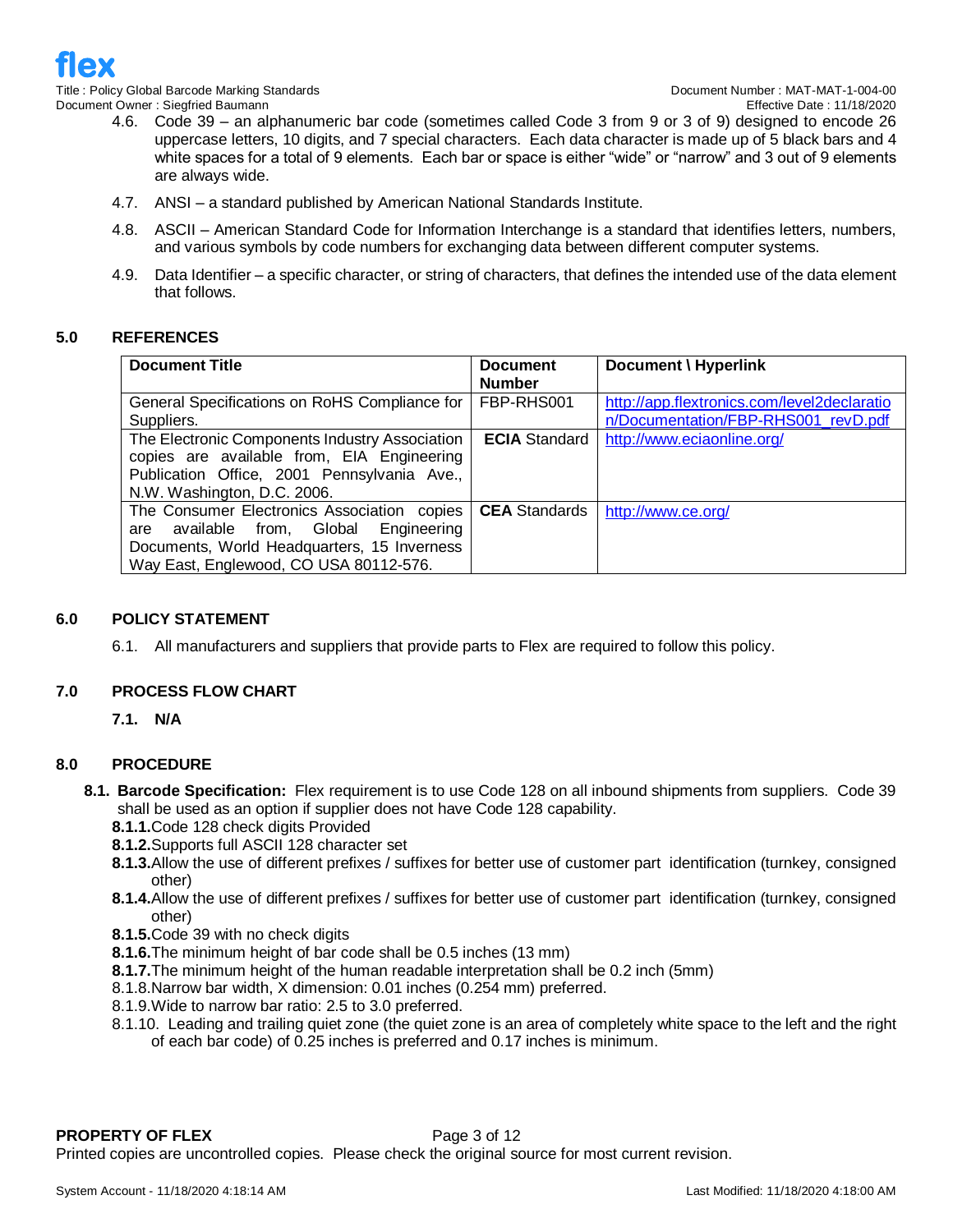

Title : Policy Global Barcode Marking Standards Document Number : MAT-MAT-1-004-00

- 8.2. **Label Format**: *Figure 1* illustrates standard bar code label format that will enable users to encode information required by automating receiving and manufacturing systems. The label also provides sufficient information for manual system to operate effectively.
	- 8.2.1.For Flex MRP parts, the supplier must comply with this label format.
	- 8.2.2.For Flex SMI parts (Hubbed), the supplier can use a label format of their preference; however, the data fields and content as defined below are applicable.
	- 8.2.3.For Supplier Hubbed (SMI/SIC) parts, it is Flex intent to minimize our liability, and assure that the products in the Hub remains generic and useable by other customers. As such nothing in this document is intended to customize these products in such a way that it is no longer a commodity product.

## *Figure 1*

| Name                              | EAN, UPC                                                                                                          | <b>ITF</b>                                                                                                         | CODE39                                                                                                                                    | CODABAR                                                                                                                            | CODE128                                                                                                                                                                                  |
|-----------------------------------|-------------------------------------------------------------------------------------------------------------------|--------------------------------------------------------------------------------------------------------------------|-------------------------------------------------------------------------------------------------------------------------------------------|------------------------------------------------------------------------------------------------------------------------------------|------------------------------------------------------------------------------------------------------------------------------------------------------------------------------------------|
| Symbol                            |                                                                                                                   |                                                                                                                    |                                                                                                                                           |                                                                                                                                    |                                                                                                                                                                                          |
| Character<br>type                 | · Numeric values<br>$(0 to 9)$ only                                                                               | • Numeric values<br>$(0 to 9)$ only                                                                                | · Numeric values<br>(0 to 9)<br>· Alphabet<br>• Symbol (-, ., space,<br>$5.1 + .\%$<br>· Start/stop character<br>(*: asterisk)            | · Numeric values<br>(0 to 9)<br>$-Sumbol (-, S, /, +)$<br>· Start/stop character<br>(a to d)                                       | · All ASCI codes<br>.<br>• Numeric values<br>(0 to 9)<br>· Alphabet, upper<br>case/lower case<br>• Symbol<br>· Control character<br>([CR], [STX], etc.)                                  |
| Features                          | · Standardized as the<br>distribution code.                                                                       | • Allows a bar code<br>size smaller than<br>other bar code types<br>with the same digits.                          | · Availability of<br>alphabet and symbol<br>allows indication of<br>article numbers.                                                      | • Possible to indicate<br>some alphabets and<br>symbols.                                                                           | Supports all types of<br>characters.<br>Allows the minimum<br>size of bar code for<br>indication with the<br>numeric values only.<br>(more than 12 digits)                               |
| Printable<br>digits               | 13 digits or 8 digits                                                                                             | Even digits only                                                                                                   | Any digits                                                                                                                                | Any digits                                                                                                                         | Any digits                                                                                                                                                                               |
| Bar<br>structure                  | · Four bar sizes<br>. No start/stop<br>character<br>· Indicates one<br>character with two<br>bars and two spaces. | • Two barsizes<br>• No start/stop<br>character<br>· Indicates one<br>character with five<br>bars (or five spaces). | • Two barsizes<br>• Uses asterisk * for<br>start/stop character.<br>· Indicates one<br>character with five<br>bars and four spaces.       | · Two bar sizes<br>• Uses a to d for<br>start/stop character.<br>Indicates one<br>character with four<br>bars and three<br>spaces. | · Four bar sizes<br>· Three types of<br>start/stop characters.<br>Each type supports<br>its own character<br>type.<br>Indicates one<br>character with three<br>bars and three<br>spaces. |
| <b>Application</b><br>performance | · World universal code<br>· Marked on most daily<br>goods<br>· Book industry                                      | · Standardized as the<br>distribution code.                                                                        | • Widely used as the<br>industrial bar code.<br>· Automobile Industry<br>Action Group (AIAG)<br>· Electronic Industries<br>Alliance (EIA) | • Blood bank<br>• Slip of door-to-door<br>delivery service<br>(Japan)                                                              | Starts to be used as<br>EAN-128 in each<br>industry.<br>· Distribution business<br>industry<br>• Food industry<br>• Medical industry                                                     |

- 8.3. **Label Data Elements**: *(Figure 2)* This section defined all twelve (12) of the data fields on the label and the Data Identifier (prefix). This section is followed by different tables outlining which are required based on if the item is MRP or SMI (Supplier Hubbed) and also depending on marking level.
	- 8.3.1.The ship from: Supplier name, shipping address in human readable form.
		- 8.3.1.1. Including the Supplier ID is optional for SMI (hubbed) parts and MRP parts.
		- 8.3.1.2. Supplier will need to contact purchasing to obtain supplier ID

## **PROPERTY OF FLEX** Page 4 of 12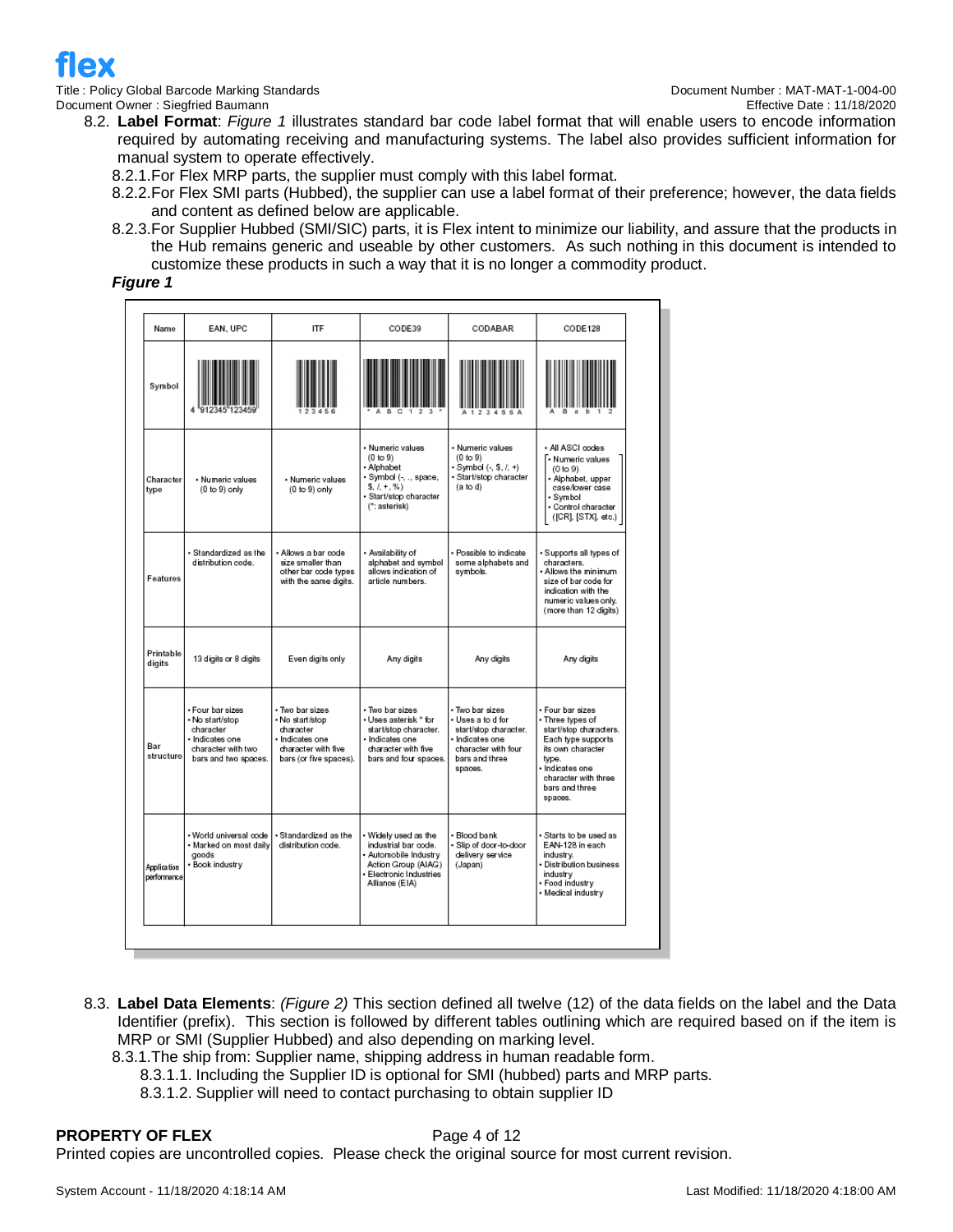8.3.2.The ship to: Flex shipping address, in human readable form.

- 8.3.3.Manufacturer packing slip number in bar coded and human readable form.
- 8.3.4.Purchase order number, in bar coded and human readable form. Data identifier (prefix) for this data field is 14K for purchase order with line number and K for purchase order without line number.
- 8.3.5.Flex part number, in bar coded and human readable form. Data identifier (prefix) for this data field is P.
- 8.3.6.Manufacturer Part Number in bar coded and human readable form. Data identifier (prefix) for this data field is 1P.
- 8.3.7.Quantity, in bar coded and human readable form. Data identifier (prefix) for this data field is Q for quantity and 7Q for quantity plus measure.
- 8.3.8.Date Code Marking per EIA standard 476, in bar coded and human readable form. Data identifier (prefix) for this data field is 9D.
	- 8.3.8.1. This code is determined by supplier in accordance with EIA standard 476 which provides for date code format of YYWW where YY is the year (e.g., 97 for 1997) and WW is the week of the year in which product was manufactured (e.g., 12 designates the  $12<sup>th</sup>$  week of 1997)
	- 8.3.8.2. For components that do not use date code it is not required.
	- 8.3.8.3. In the event multiple date codes are consolidated inside a master carton, pallet or shipper box, this field can be blank.
- 8.3.9.LOT / Batch number unique to the supplier will be necessary for material traceability purposes for FDA/GMP or Bellcore compliance. Number of characters is limited to 11 maximum. This should be in bar coded and human readable form. Data identifier (prefix) for this data field is 1T for lot number and Z for lot number with expire date.
- 8.3.10. Supplier Package ID, in bar coded and human readable form. Data identifier (prefix) for this data field depends on the type of shipment, see below :
	- 3S Single order, single item, single transport package
	- 4S Single order, single item, multiple transport packages
	- 5S Single order, multiple items, single transport package
	- 6S Multiple orders, single item
	- 7S Multiple orders, multiple items
- 8.3.11. The Package Count (the package count should be indicated as the form X of Y, where X is the number of package and Y is the total number of packages), in human readable form.
- 8.3.12. The Package Weight (weight shown should be accompanied by unit of measure), in human readable form.
- 8.3.13. Country Of Origin (COO) is to have the country name where the parts were manufactured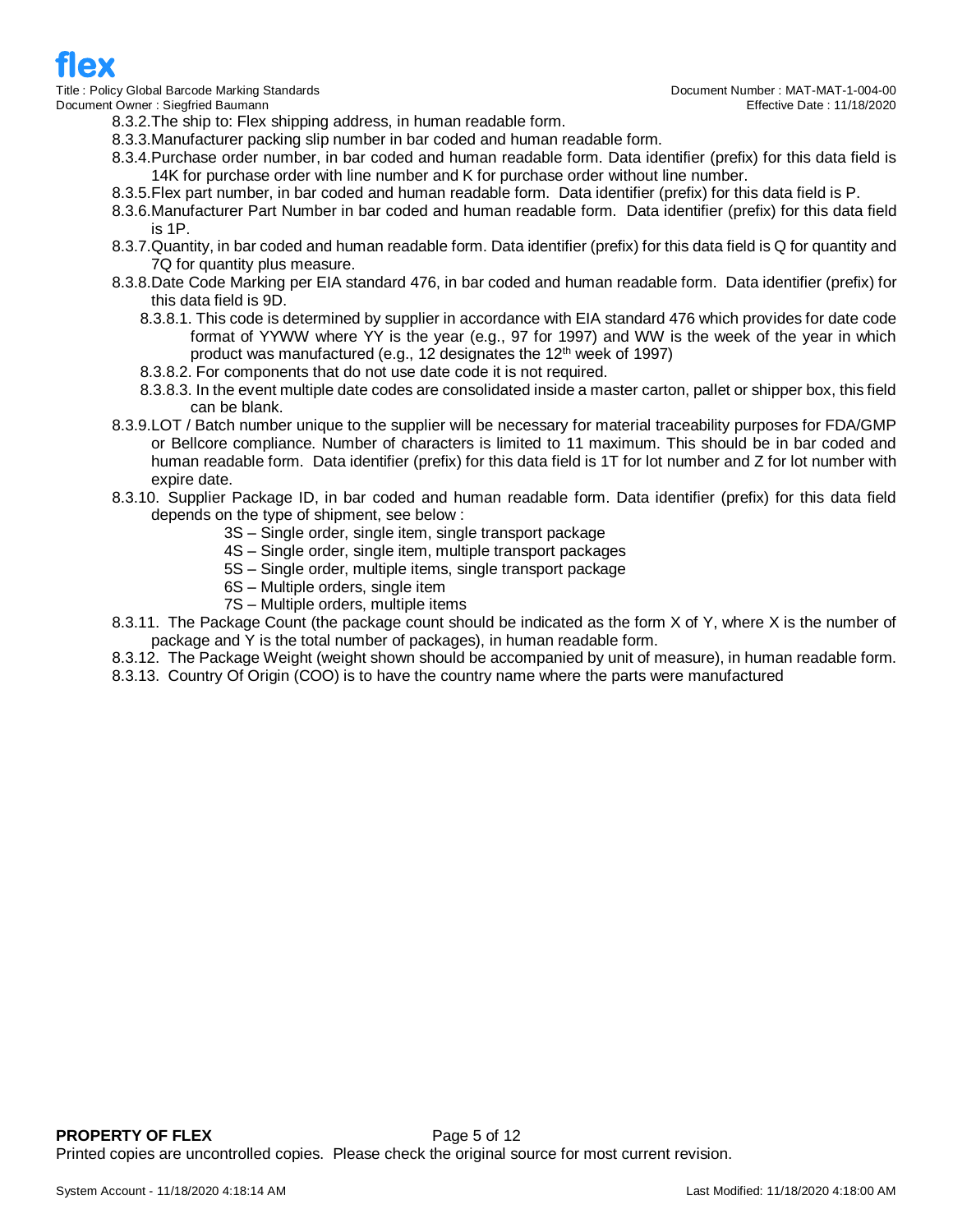



**PROPERTY OF FLEX** Page 6 of 12 Printed copies are uncontrolled copies. Please check the original source for most current revision.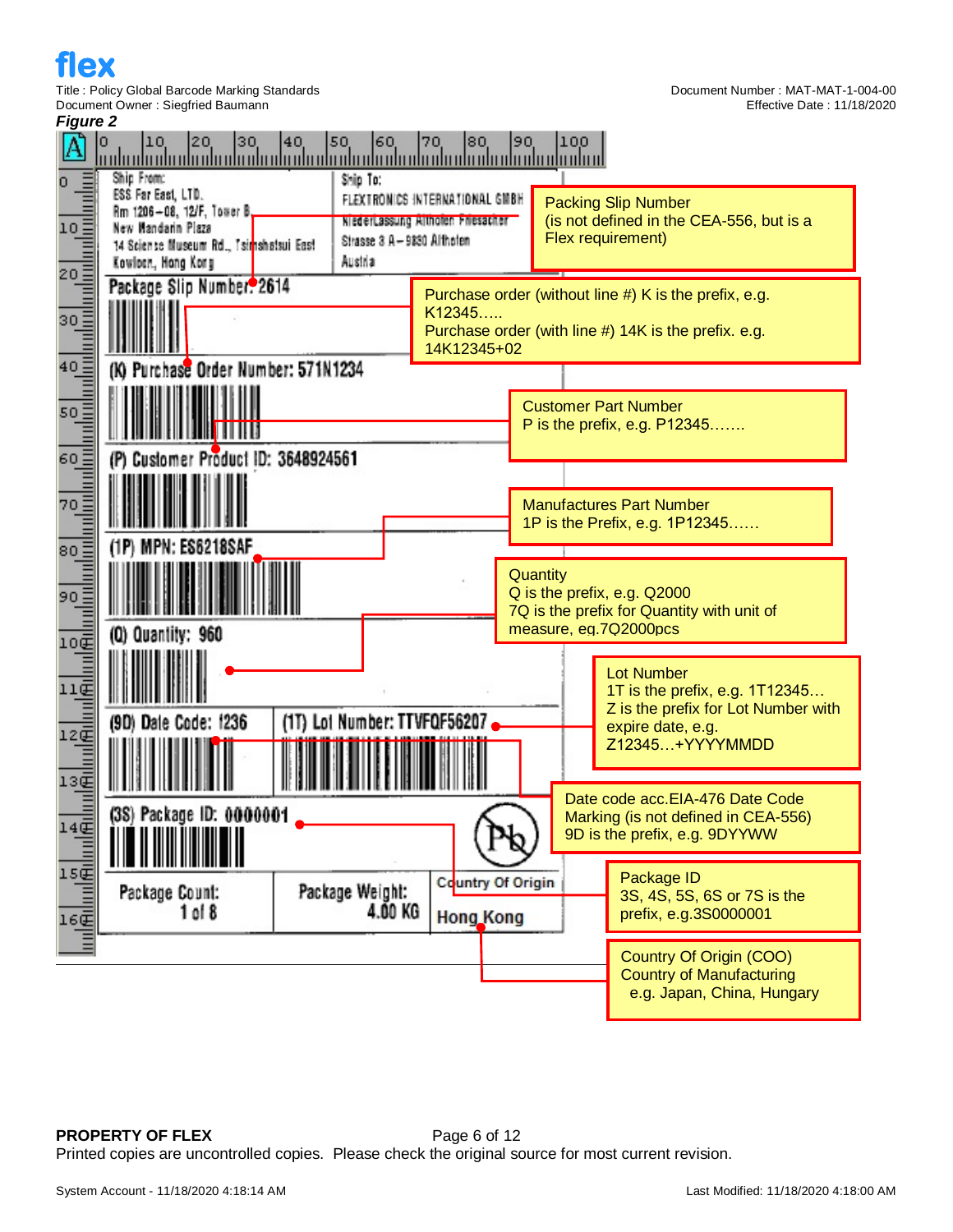

**8.4. Label Information** 

8.4.1.Outer Box / Shipment Label: When complete marking is required, it should be arranged in accordance with the model below. If shipment packaging contains more than one order number or order line number; a separate agreement has to be made between shipper and Consignee. Table 1 (Below) contains the required data for Outer box / Shipment label. Figure 3 shows the label placement.

*Table 1*

|                |                                                 | Required for<br>Supplier<br><b>Hubbed Parts</b><br>(SIC) | <b>Required For Flex</b><br>Owned Parts (MRP) |
|----------------|-------------------------------------------------|----------------------------------------------------------|-----------------------------------------------|
|                | Supplier name, Shipping Address and Supplier ID | Yes                                                      | Yes                                           |
| $\overline{2}$ | Ship To Address                                 | Yes                                                      | Yes                                           |
| 3              | Packaging Slip Number                           | Yes                                                      | Yes                                           |
| 4              | <b>Purchase Order Number</b>                    | Optional                                                 | Yes                                           |
| 5              | <b>Flex Part Number</b>                         | Optional                                                 | Yes                                           |
| 6              | Manufacturer Part Number                        | Yes                                                      | Yes                                           |
| 7              | Description                                     | Optional                                                 | Optional                                      |
| 8              | Quantity                                        | Yes                                                      | Yes                                           |
| 9              | Date Code                                       | Yes                                                      | Yes                                           |
| 10             | Lot / Batch Number                              | Yes                                                      | Yes                                           |
| 11             | Supplier Package ID                             | Yes                                                      | Yes                                           |
| 12             | Package Count                                   | Yes                                                      | Yes                                           |
| 13             | Package Weight                                  | Yes                                                      | Yes                                           |
| 14             | <b>Country Of Origin</b>                        | Yes                                                      | Yes                                           |

## *Figure 3*



## **8.4.2.Inner Box Label**

- 8.4.2.1. The product packing label should follow the standards mention above.
- 8.4.2.2. For the inner box label the below figure *(Figure 4)* and table *(Table 2)* show the data requirements for both SMI and MRP parts.
- 8.4.2.3. All inner container require:
	- 8.4.2.3.1. Date code.
	- 8.4.2.3.2. lot / batch number and
	- 8.4.2.3.3. Component Revision Level for Flex customized materials or components. This should be in human readable form.
- 8.4.2.4. For the difference between inner box label and shipment label location, refer to figure 4 below.

## **PROPERTY OF FLEX** Page 7 of 12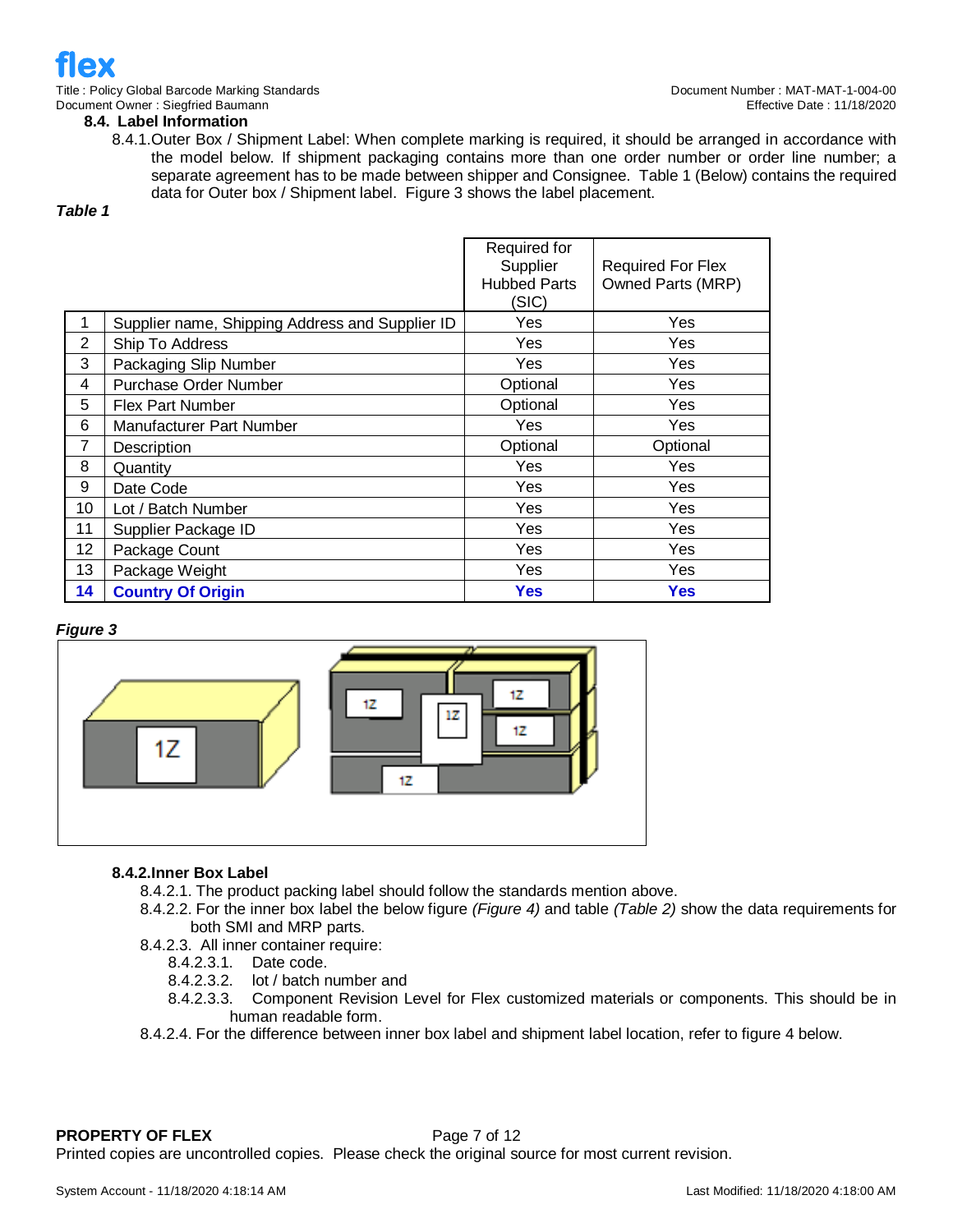#### *Figure 4*



## *Table 2*

| TABLE 2        |                                               | Required For Supplier<br>Hubbed Part (SIC) | Required For Flex Parts<br>(MRP) |
|----------------|-----------------------------------------------|--------------------------------------------|----------------------------------|
|                | Purchase Order Number                         | Optional                                   | Yes                              |
| $\overline{2}$ | <b>Flex Part Number</b>                       | Optional                                   | Yes                              |
| $\overline{3}$ | <b>Manufacturer Part Number</b>               | Yes                                        | Yes                              |
| $\overline{4}$ | Description                                   | Yes                                        | Yes                              |
| 5              | Quantity                                      | Yes                                        | Yes                              |
| - 6            | Date Code                                     | <b>Yes</b>                                 | Yes                              |
| -7             | Lot / Batch Number                            | Yes                                        | Yes                              |
| -8             | Corporate Trademark / Manufacturer Name       | Yes                                        | Yes                              |
| - 9            | Country of Origin                             | Optional                                   | Yes                              |
| 10             | <b>Component Revision Level per 8.4.2.3.3</b> | Yes                                        | Yes                              |

## 8.4.3.**Inner Pack General Labeling Instructions**

- 8.4.3.1. When components are purchased from Distribution, Brokerage, Flex sites, or Customers, factory sealed packages should not be opened unless specifically required by purchasing site or additional liability may be incurred
- 8.4.3.2. Shipping company should label product to the smallest possible factory package size, without making components Non-Cancelable Non-returnable (NCNR) or incurring liability.
- 8.4.3.3. In the event quality inspection is required prior to shipping for parts being purchased from Distribution or Flex, Shipper must follow guidelines for quality inspection and re-packing of components, which may require vacuum sealed packing.
- 8.4.3.4. Labeling from original manufacturers should include manufacturing part number, lot number and date code for all inner packs. Certain Flex facilities have additional bar code labeling requirements for inner pack bags/reels/spools. When requested by any Flex facility, their documented special labeling requirements must be complied with.
- 8.4.3.5. Tape and Reel, Tubes and Trays label content guidelines: There are presently no international standard or user guidelines available for tape, sticks, and reel labeling (inner packaging used for insertions of components into mounting machines). The basic information content of the label as below *(Table 2)* is therefore a strong recommendation that should be duly noted by the supplier. The size and layout of the label is proposed by the supplier and approved by Flex .

*Note:* For Dimensions of labels please refer to Code 128 specifications in figure 1.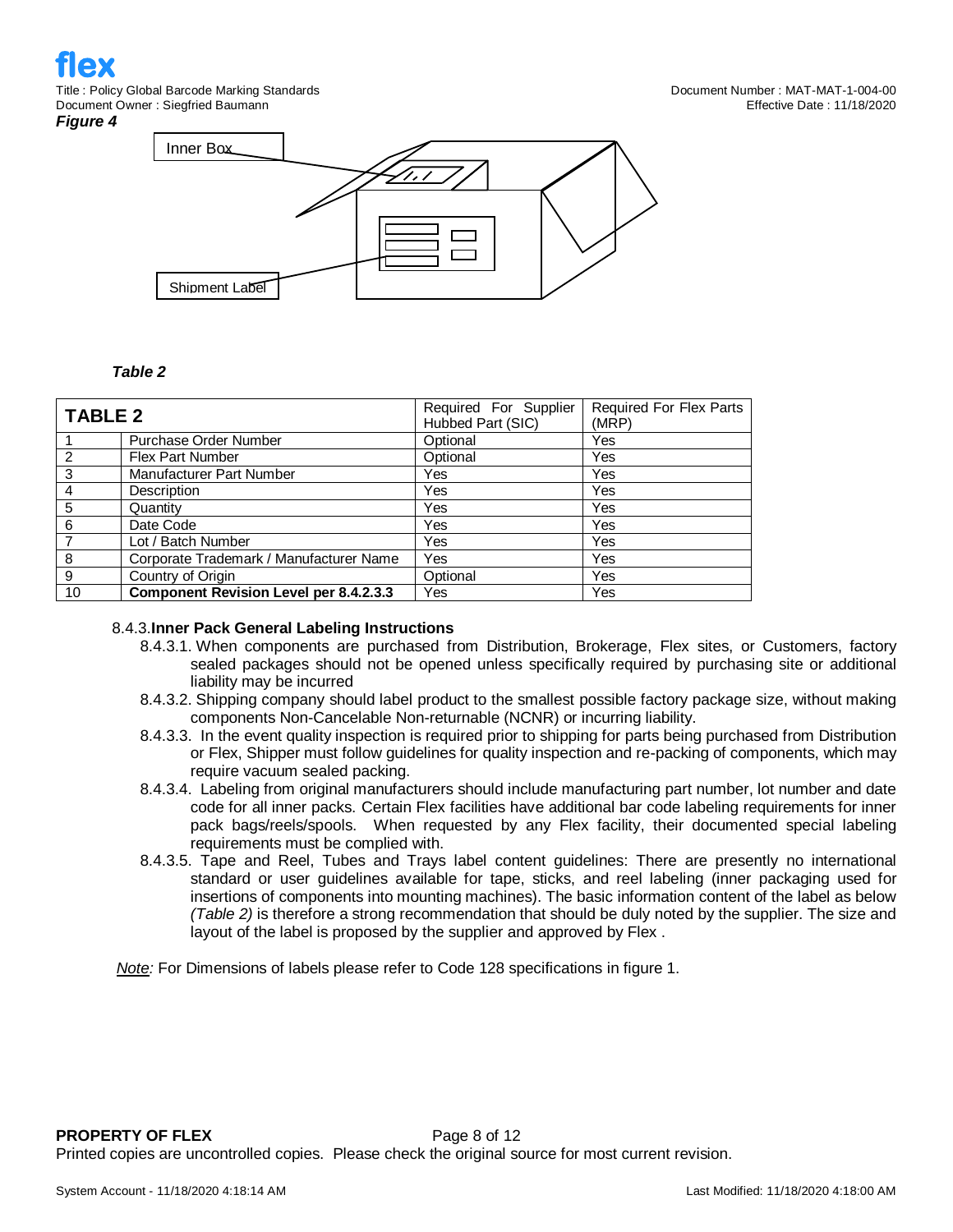

Title : Policy Global Barcode Marking Standards Document Number : MAT-MAT-1-004-00

**Component Sticks:** On component sticks the label shall be placed in the centre of the tube according to the below picture. *(Figure 6)*

*Figure 6*



## **Orientation of Components in Sticks** *(Figure 7)*

It is important that the label is placed correctly; otherwise the operator cannot read it in the mounting machine. Refer to Table 2 (section 8.4.2.4) for label contents.

## *Figure 7*



8.4.3.6. **Component Reels:** Component reels shall be marked with the label as far to the right as possible on the reel and with the text outward turned according to *Figure 8*. On certain reels there is no space to mark according to the description. They are then marked, if possible, on prescribed side with optional placing (e.g. on a spoke). If this is not practically possible the reel shall be marked with a label on the opposite side, preferably close to the edge as shown in the picture. Refer to Table 2 (Section 8.4.2.4) for label contents.

*It is important that the label is correctly placed, otherwise the operator cannot read it in the mounting machine.*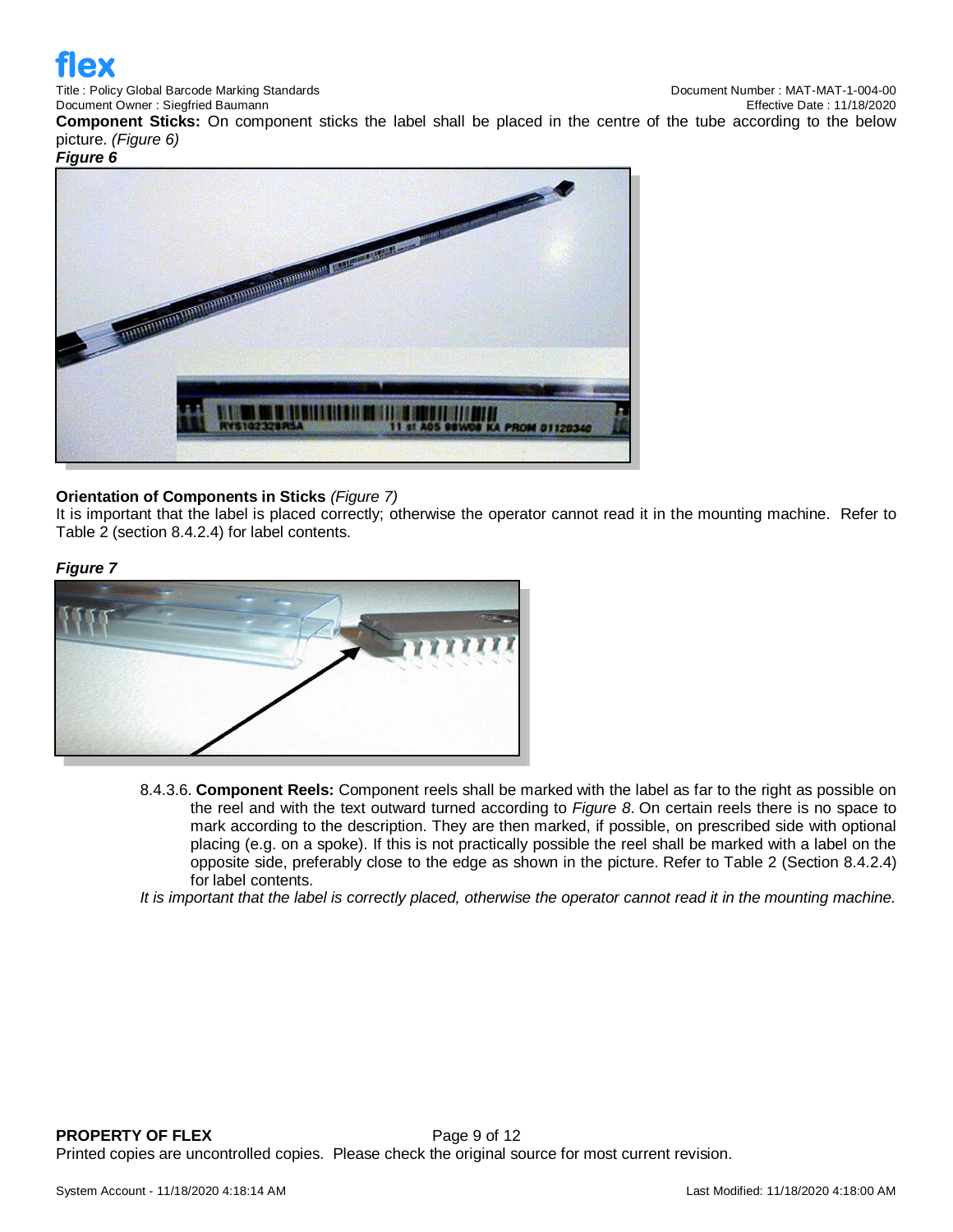

8.4.3.7. **Trays:** *(Figure 9)* Trays are normally delivered in bundles, with protective material e. g. corrugated cardboard around. Dry-pack is also used. The label is placed on the topside according to the picture. Refer to Table 2 (Section 8.4.2.4) for label contents.





- 8.4.3.8. **Other Materials:** Material that is not packed as sticks or rolls is marked so that the label is as readable as possible. Placement of the label and size of the label are decided by the size and the form of the packing.
- 8.4.4.**Label placement:** *(Figure 10)* Whenever possible, the label should be affixed to the smaller end of the package or shipping container, which might be facing the aisle if the package is stored on the shelving or racks, to permit easy identification. If a label cannot be affixed because of package or container type, shape or other constraints, the label shall then be affixed to an attached tag.

*Figure 10* - Labels Placement - Single Product & Master Pack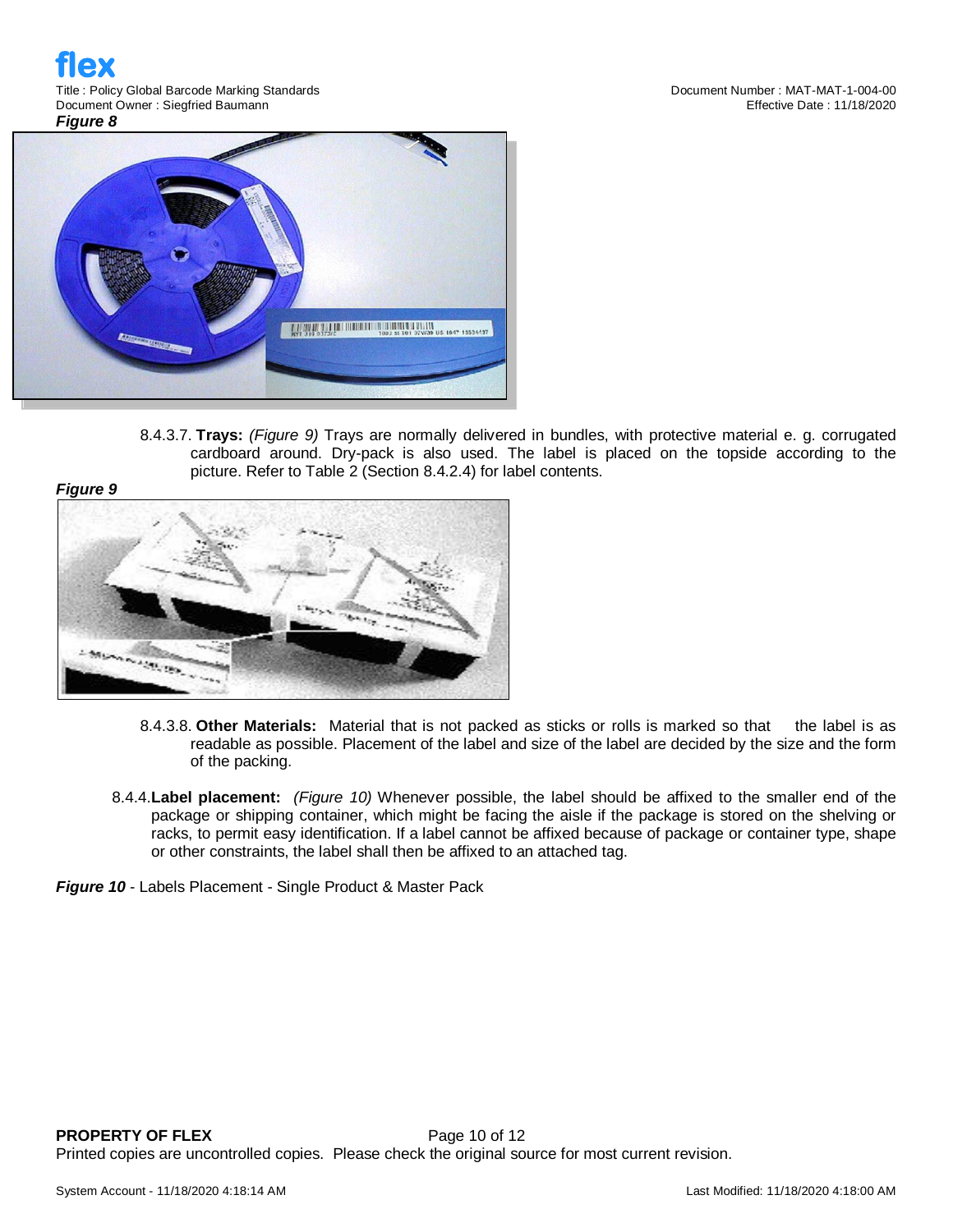